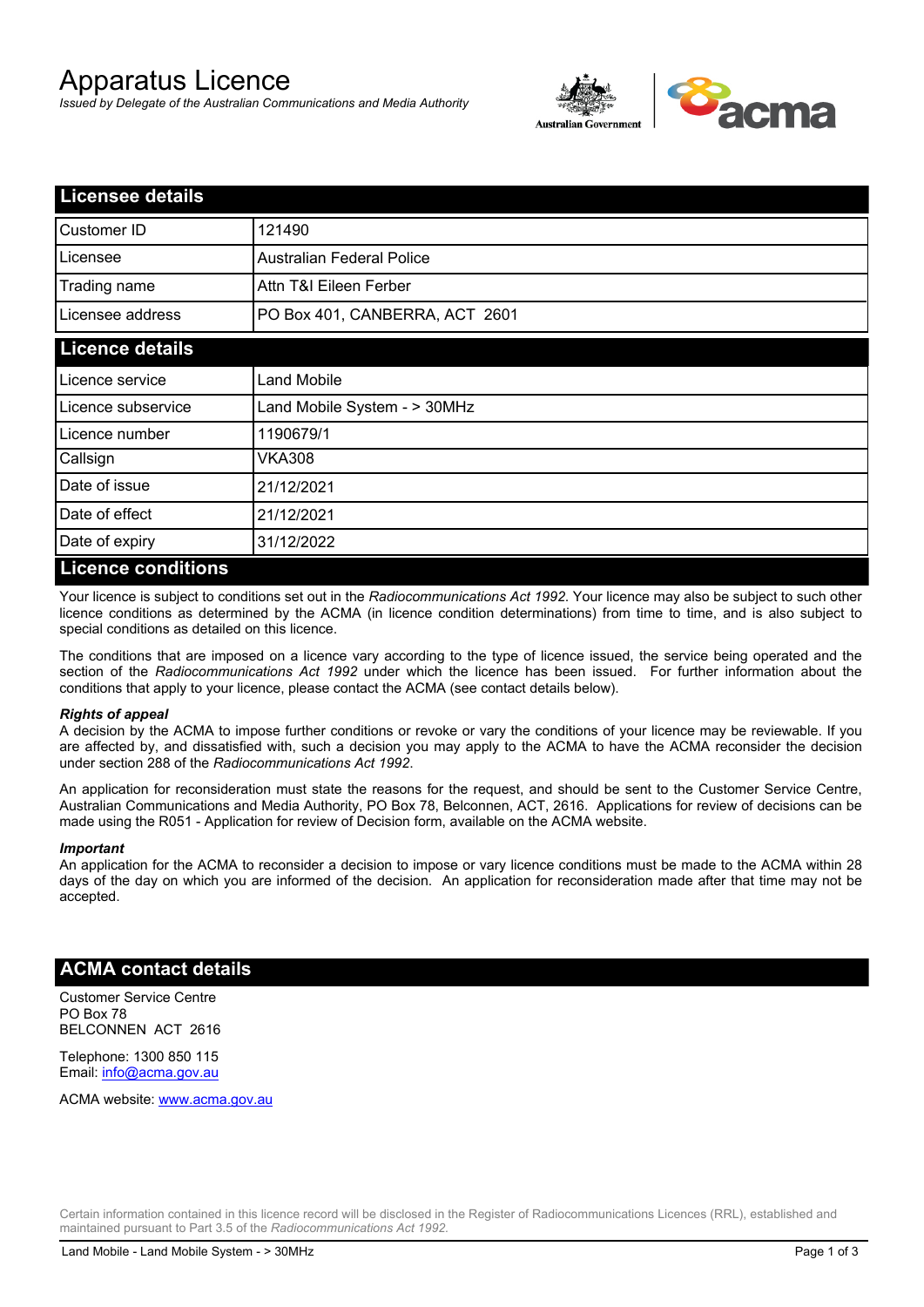# **Advisory Notes applying to licence no.: 1190679/1**

Conditions applicable to the operation of Land Mobile System station(s) authorised under this licence can be found in the Radiocommunications Licence Conditions (Apparatus Licence) Determination and the Radiocommunications Licence Conditions (Land Mobile Licence) Determination. Copies of these determinations are available from the ACMA and from the ACMA home page (www.acma.gov.au).